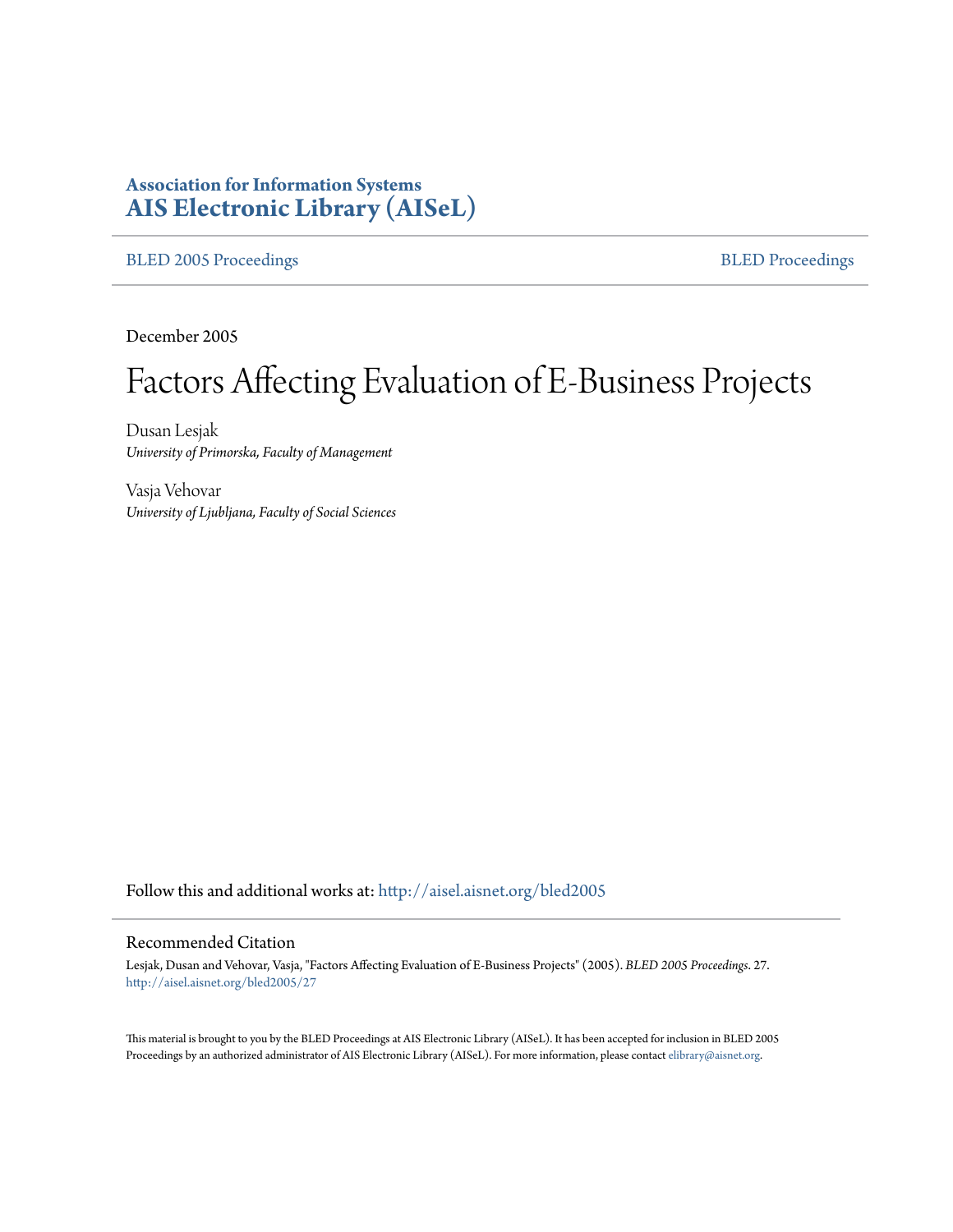# **18th Bled eConference**

#### **eIntegration in Action**

Bled, Slovenia, June 6 - 8, 2005

# **Factors Affecting Evaluation of E-Business Projects**

**Vasja Vehovar** 

University of Ljubljana, Faculty of Social Sciences, Slovenia vasja.vehovar@uni-lj.si

#### **Dušan Lesjak**

University of Primorska, Faculty of Management, Slovenia dušan.lesjak@fm-kp.si

# **Abstract**

*The 2003 survey among Slovenian companies was studying the factors affecting the formal evaluation of e-business projects. The corresponding causal model revealed that the perceptions and the attitudes towards e-business strongly affect the corresponding evaluation practice. In particular, the recognition of the needs for corresponding evaluation had the strongest effect. On the other hand, the high occurrence of problem related to e-business implementation has a negative impact on the introduction of the evaluation methods.* 

# **1. Introduction**

Throughout the literature, e-business has often been studied from the technical (information and communication technology), organizational, managerial or legislative aspects, while there are fewer studies that deal with the economic aspects and with the corresponding evaluation. Nevertheless, the latter presents an important supplement to the former aspects, as it can provide an answer to most important questions related to the justification of the e-business investments and implementation (Hasan and Tibbits, 2000; Ngai and Gunasekaran 2004).

With some exceptions, the evaluation of e-business is a rarely researched topic (Chong, 2002; Cummings, 2004; Varian, 2002; Kleist, 2003; OECD, 2004). We investigate empirically in this paper how companies cope with the need for the evaluation of their ebusinesses. However, we narrow the scope to the issues related to whether and why companies introduce such evaluation. We thus not elaborate in the question of specific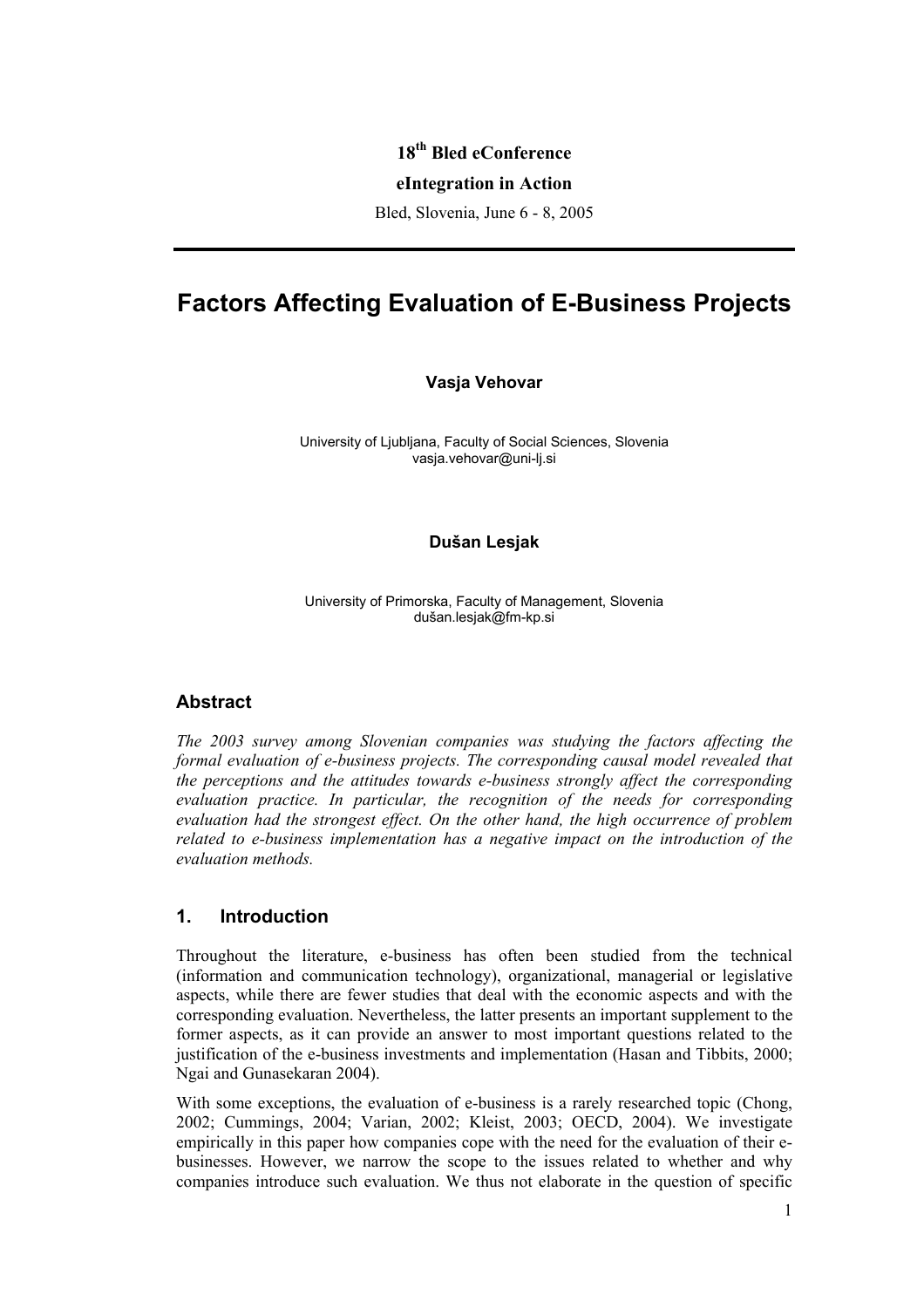models developed for the evaluation itself, but we focus predominantly on types of evaluation approaches and the factors that affect their applications.

Within this challenging context, we have investigated how companies are dealing with the need for the evaluation of their e-businesses. However, due to the broadness of the problem, we have narrowed the scope of our research to the issues related to whether companies introduce such evaluation. We thus predominantly focus on different types of e-business evaluation approaches.

# **2. Conceptual Framework**

Based upon the experience of the previous research (Kauffman and Walden, 2001; Plant, 2000; Green, 2002; Yap, 2002), we investigate here the factors affecting the practice of implementing the evaluation approaches for justifying e-business projects e-business projects, or the ICT intensity, the type of the company have any influence on evaluation methods?

Conceptually, we can structure the relationships in the following framework (Figure 1) taking into account the authors who deal with the e-business metrics (e.g. Jagannathan et al., 2001; Stern, 2002; Straub et al., 2002a, 2002b; Zhu and Kraemer, 2002) and other relevant literature which deal with approaches and indicators of successful e-business companies (e.g. Kleist, 2003; Ahmad et al., 2004) together with our own experience and findings (Lesjak et al., 2003).



*Figure 1: Conceptual framework for the factors affecting the evaluation of e-business projects* 

We are checking here the following:

- The IT developments strongly affect:
	- the attitudes towards e-business, particularly the perception and understanding of its role in the company,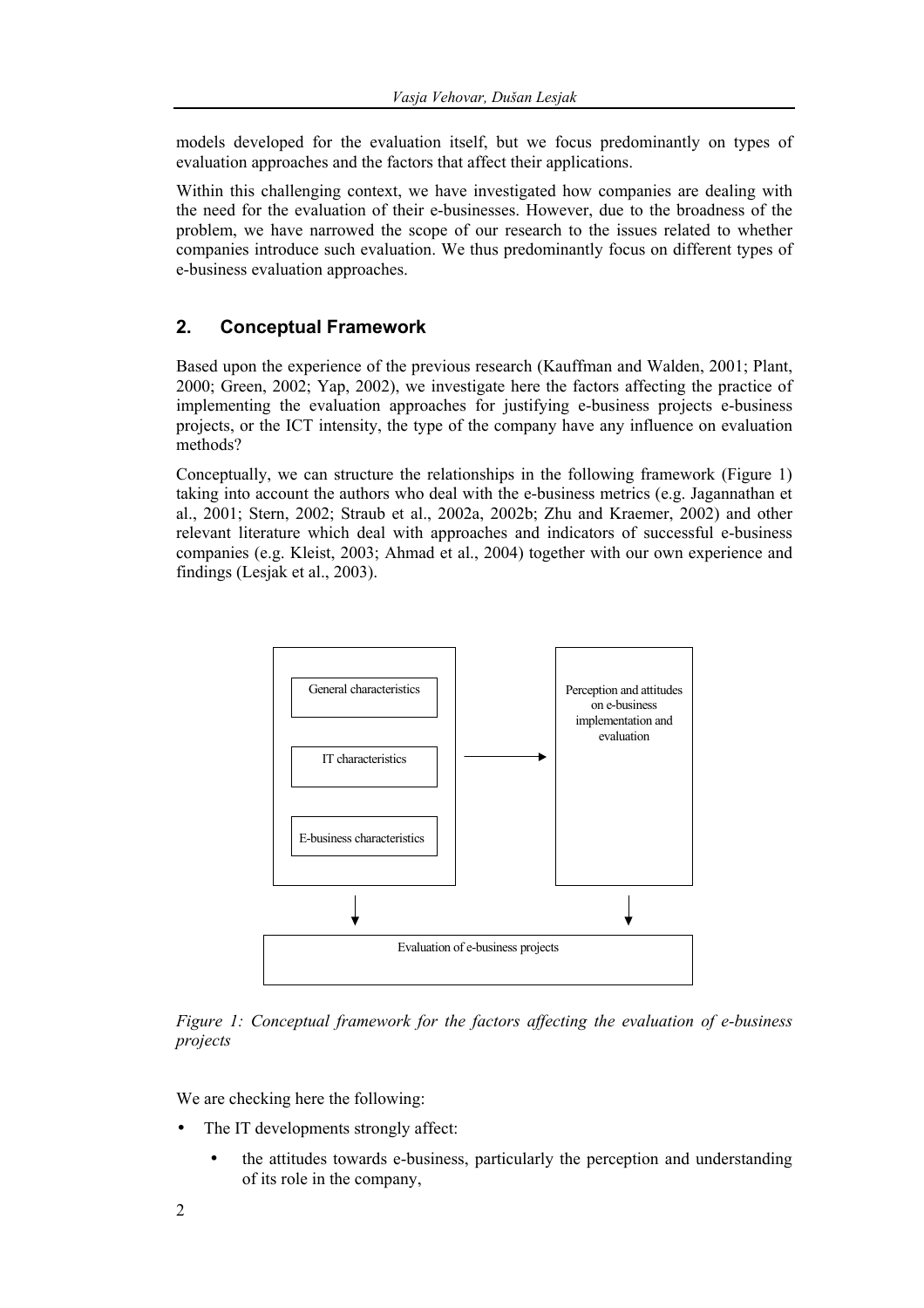- the usage of evaluation methods.
- However, we still expect a strong and independent role of the attitudes themselves on the implementation of more intensive formal evaluation approaches.

#### **3. The Data Collection**

The initial sampling frame was based on responding companies from December 2002 national representative RIS e-business survey (n=1,260, response rate 70%). The RIS research (http://www.ris.org) is performed annually since 1996 and presents a leading source for studying the trends in e-business and information society in Slovenia. The initial RIS 2002 sample was a representative sample of all Slovenian companies, however, the self-employees and home businesses were excluded (i.e. SOHO business).

The empirical survey research we present here was entirely devoted only to the issues of the evaluation of e-business projects and it was performed over the telephone in June 2003. Altogether 1,112 companies were contacted. The IT responsible persons were the target responding units, while for the smallest companies the directors or owners were addressed.

In total, 755 companies responded. As usual, the response rate was much higher among large companies. Out of 755 some 335 companies report sizeable e-business project that exceeds 4000 Euros. With these companies, we were interested in the formal evaluation methods for their e-business undertakings.

| Usage of some formal evaluation methods | n   | $\%$  |
|-----------------------------------------|-----|-------|
| Use some methods                        | 45  | 13.4  |
| In preparation to use                   | 11  | 3.3   |
| Plan to use in next 12 months           | 16  | 4.8   |
| Thinking about usage                    | 40  | 11.9  |
| Have not thought about usage yet        | 223 | 66.6  |
| Total                                   | 335 | 100.0 |

*Table 1: Methods for evaluating e-business projects* 

Companies were estimating general attitudes and perception towards their e-business implementation, as well the attitudes towards the evaluation procedures. The respondents rated their agreement on a five-category ordinal scale from 1 (totally disagree) to 5 (totally agree).

We analyzed the above statements also with the factor analysis. Two factors appeared, each explaining around 40% of the variance:

- Factor 1 expresses the general satisfaction with e-business projects (shadowed),
- Factor 2 is related to the presence of high need for the evaluation of e-business projects.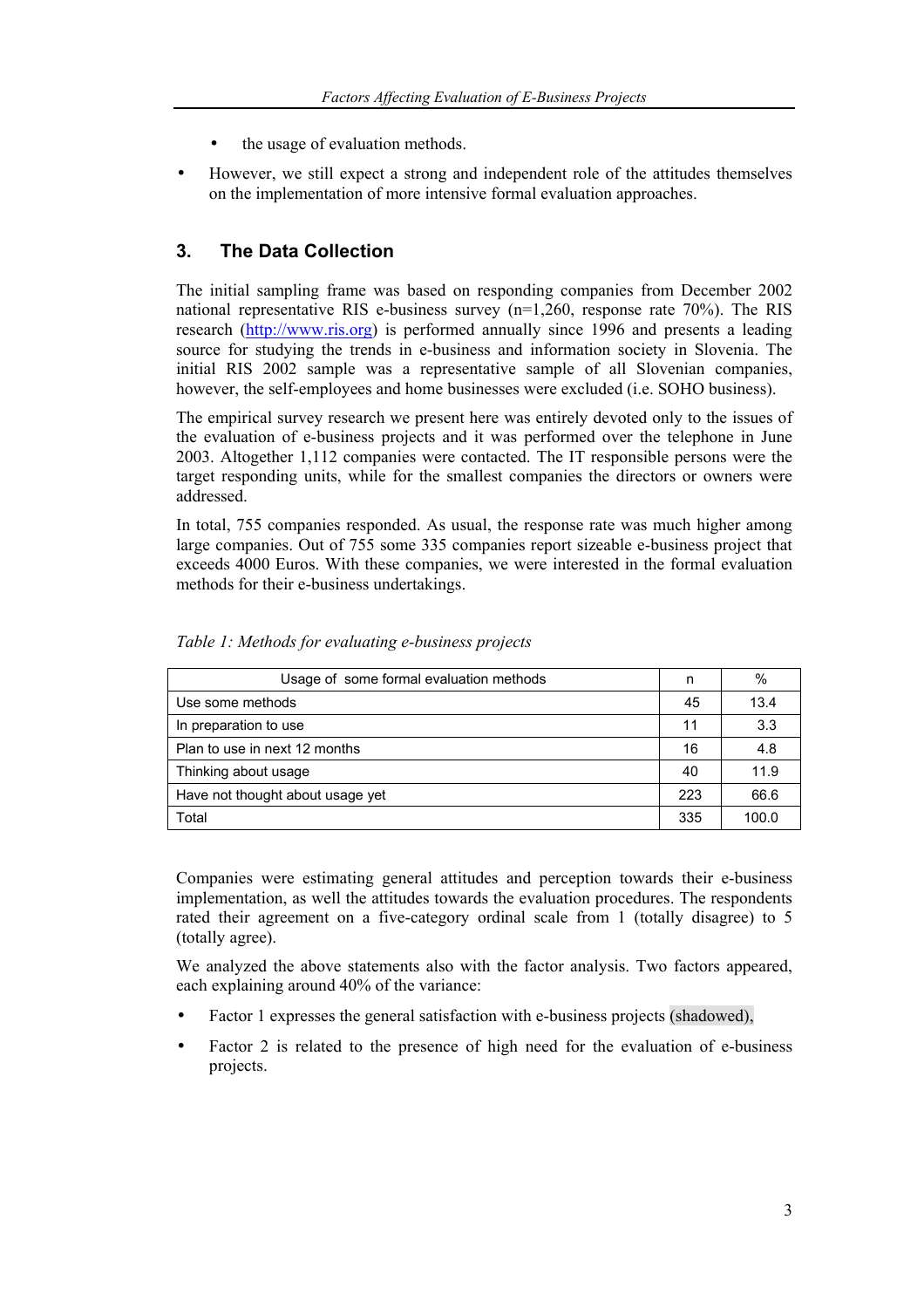*Table 2: Attitudes on implementation of e-business projects* 

| statements                                                                                        | mean |
|---------------------------------------------------------------------------------------------------|------|
| Our company is satisfied with the economic impacts of e-business                                  | 3.6  |
| E-business usage increases satisfaction among all participants in the process                     | 3.6  |
| Our company is satisfied with the procedures for the evaluation of e-business projects.           | 3.0  |
| Impacts of e-business are so obvious that there is no need for their evaluation                   | 3.3  |
| There is lack of knowledge and information on evaluation of e-business projects in our<br>company |      |
| Our management demands financial evaluation of e-business related investments.                    | 3.2  |

Similarly to the items related to the perception of the e-business, we also measured the perception of the problems companies encounter in their e-business implementation. High score denotes that companies encounter the corresponding problem.

*Table 3: Attitudes towards the e-business project evaluation problems* 

| <b>Statements</b>                                                | Mean |
|------------------------------------------------------------------|------|
| Lack of time for the evaluation                                  | 3.3  |
| Lack of knowledge on evaluation                                  | 3.0  |
| Problems with subcontractors                                     | 2.9  |
| Problems with educating users                                    | 2.9  |
| Prolongation of the project                                      | 2.9  |
| Exceeding of the planned costs                                   | 3.1  |
| Problems with the measurements of effects of e-business projects | 3.1  |

The corresponding factor analysis aggregated the above attitudes into two dimensions:

- Factor 1 is related to the problems of the e-business implementation (shadowed),
- Factor 2 is related to the good planning and formalizing of e-business projects. Negative values thus denote here the weakness in this aspect. We should add that the variables that characterize Factor 2 also have high loadings on Factor 1.

# **4. The Structural Equation Model**

Very often in social and economic research, the variables are inter-correlated in a relatively complicated manner. The multivariate approach, which treats all variables simultaneously, is thus necessary to reveal the underlying structure of the data.

As we study here the causal relations among the variables outlined in the conceptual framework (Figure 1), we employed the structural equation model approach.

We measure the concepts from the Figure 1 with the following variables:

**Characteristics of the company**. The observed variables, which arise from 13 items related to the basic characteristics of the companies, are structured into three segments: general characteristics of the company, ICT infrastructure characteristics and e-business characteristics.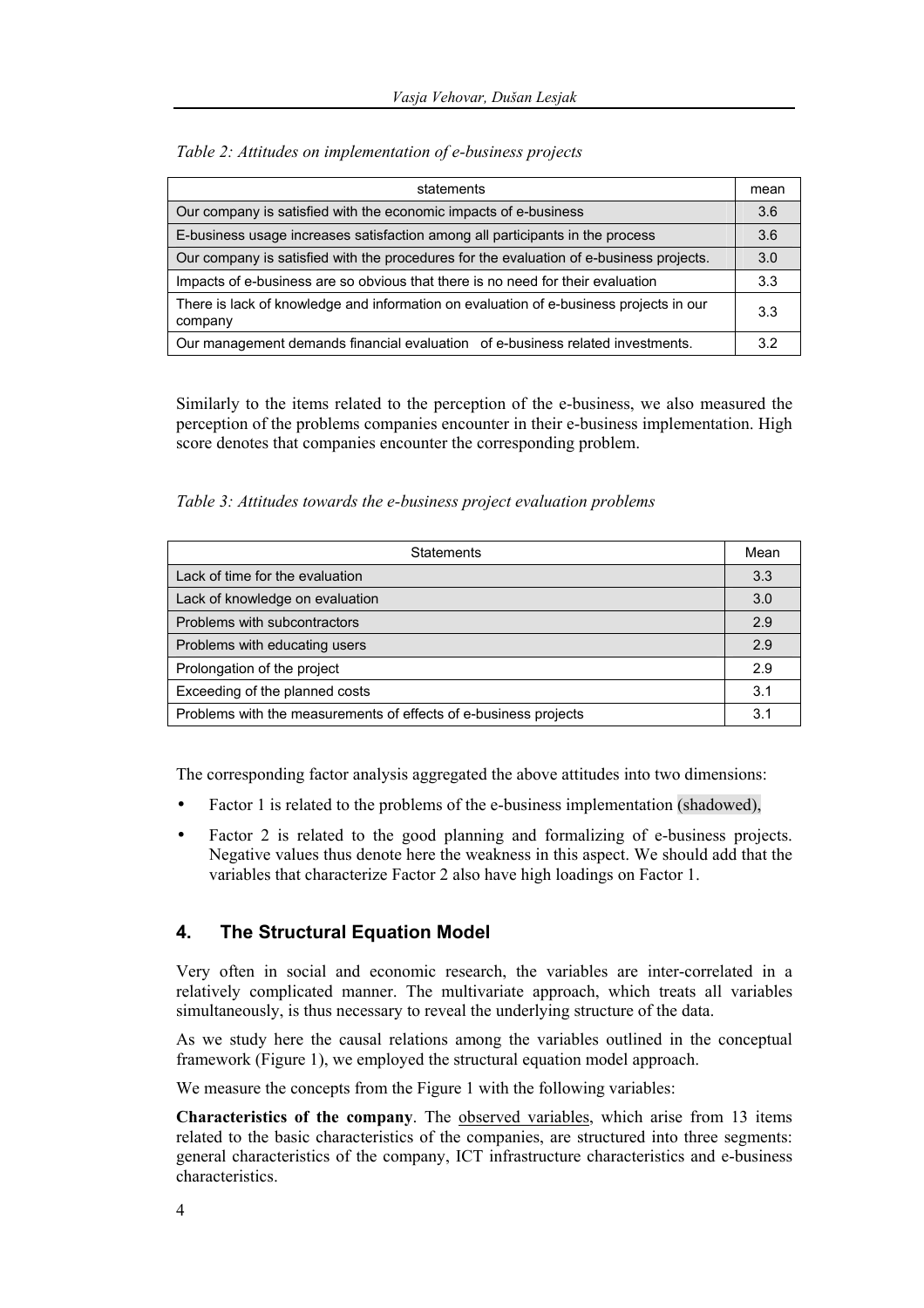Some of these items were further linearly combined, so we measure the three aspects with following five variables:

- SIZE: Size of the company according to the official classification;
- N\_EMPLOY: Number of persons employed in an organization. We used logarithmic transformation of the variable;
- IT: IT uptake was calculated as an average of PC/employee ratio and percentage of Internet users among employees. We used logarithmic transformation of the variable;
- NPROJECT: Number of sizeable e-business projects;
- EB\_VAR: Number of different types of e-business projects (B2E, B2C, B2A, B2B).

**Perception and attitudes on e-business implementation and evaluation**. These intervenient variables were based on four factors from attitudinal measurements:

- two dimensions of the attitudes on implementation of e-business:
	- EV SATIS: satisfaction with e-business (Factor 1 in the Table 2),
	- EV NEED: need of e-business evaluation (factor 2 in the Table 2);
- two dimensions of the attitudes on e-business implementation problems:
	- EB\_PROBL: implementation problems (Factor 1 in the Table 3).
	- EB\_PLAN: well planned e-projects (Factor 2 in the Table 3).

**Usage of the evaluation**. The key dependant variable was the level of implementation of evaluation procedures (Table 1), where the category of companies actually using some evaluation procedures was additionally structured. We thus have (EVAL\_INV): degree of involvement into e-business evaluation.

The model was estimated by normal theory maximum likelihood using the LISREL 8.51 program (Jöreskog et al., 2000). For structural equation models it is assumed that variables are at least approximately normally distributed. This was not entirely satisfied in our case, as some of the variables were strongly skewed. For skewed distributions we applied the usual remedy for this problem, i.e. the logarithmic transformation. With the remaining discrepancies we refer to several studies indicating high robustness of these models regarding the assumption of normality (e.g. Boomsma and Hoogland, 2001).

The causal models have the standard diagnosis expressed with  $\chi^2$  statistics and corresponding *p*-value. The *p*-value is typically requested to be above  $p = 0.05$  and preferable closer to  $p = 0.5$ , so that the model cannot be rejected.

Another important measure to evaluate these models is the *RMSEA* value. According to Saurina and Coenders (2002: 222-223) the standardized  $\chi^2$  test of the hypothesis of perfect fit to the population covariance matrix (i.e. the *p*-value) should be given less importance than the measures of the degree of approximation between the model and the population covariance matrix. The *Root Mean Squared Error of Approximation* (RMSEA) is typically used for this. Values equal to 0.05 or lower are generally considered to be acceptable (Browne & Cudeck, 1993).

The standardized regression coefficients, which are usually labeled over the arrows in the path diagram, are also extremely important for the interpretation. For example, the value 0.25 of this coefficient means that the change in one standard deviation of the independent variable causes an increase that can be expressed as 0.25 of the standard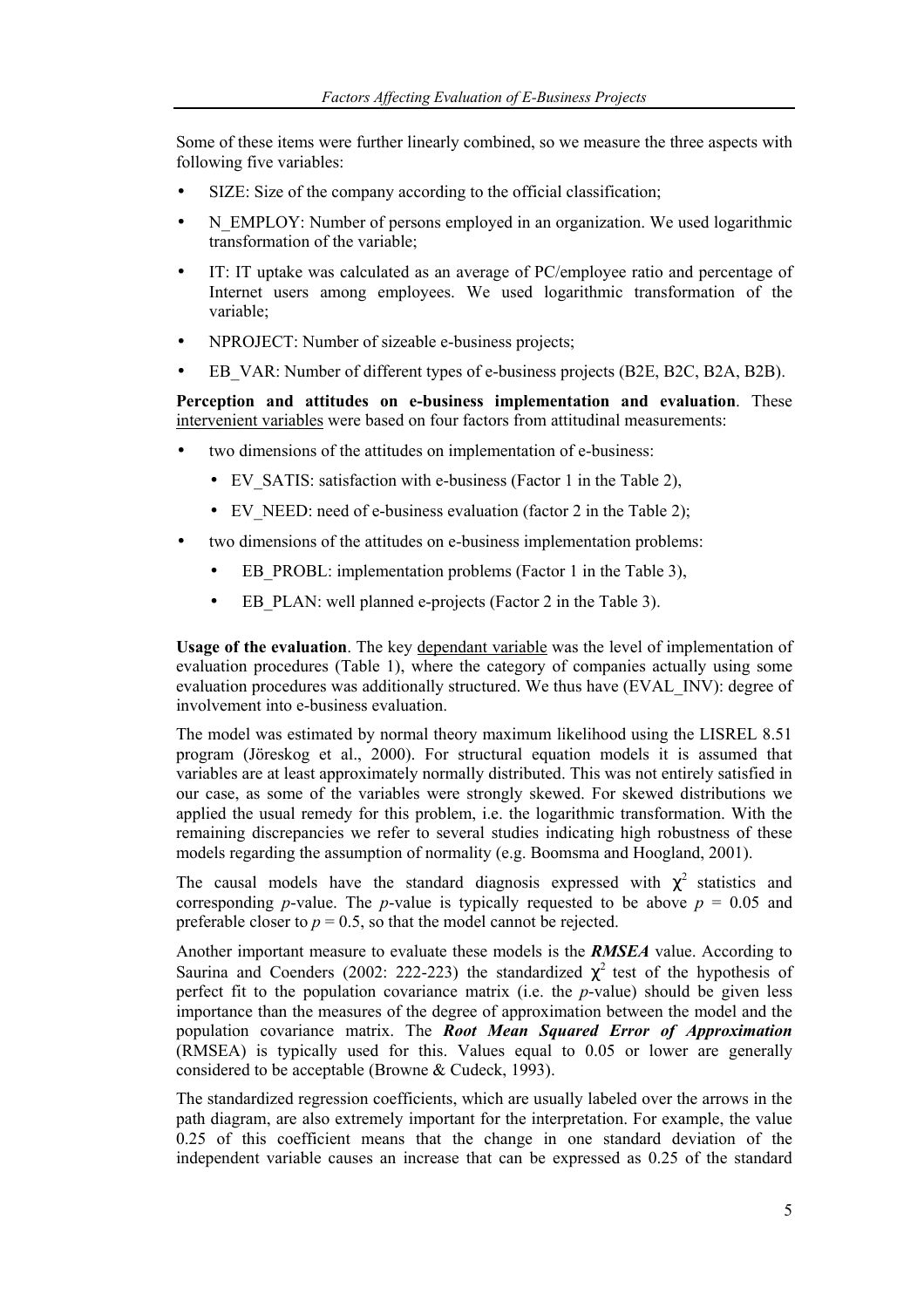value in the dependant variable. Typically, the corresponding t-values larger than 1.96 denote a strong causal relation among variables.

The path diagram for our model is depicted in Figure 2. We assume that the causal order basically flows from the observed characteristics of the companies to intervenient variables: implementation problems (EB\_PROBL), planning of the e-business (EB\_PLAN), satisfaction with e-business (EB\_SATIS), and also to the need of e-business evaluation (EV\_NEED).



Chi-Square=22.34, df=16, P-value=0.13266, RMSEA=0.042

*Figure 2: Path diagram with standardized values of the estimates for the causal effects* 

Of course, according to the conceptual framework (Figure 1), all abovementioned variables should also affect the degree of evaluation involvement (EVAL\_INV).

The path diagram in Figure 2 shows the standardized regression coefficients and also the standardized effects of the unexplained variances (the short arrows pointing to the variables). As these latter values are relatively high, this denotes substantial level of the variability that remained unexplained. However, the proportion of the unexplained variance for the target variable (EVAL\_INV) has the value of 0.81, what is acceptable. Even more, such a value is much above usual expectations for this type of problems, where the attitudes are involved. Of course, the proportions of the unexplained variance for the intervenient variables are much higher. We have value 0.93 for the problems with e-business (EB\_PROBL), which was particularly strongly influenced by the size of the company (SIZE) with the standardized regression coefficient of  $0.14$  ( $t=2.07$ ). The other three intervenient variables also have the similarly high values for the share of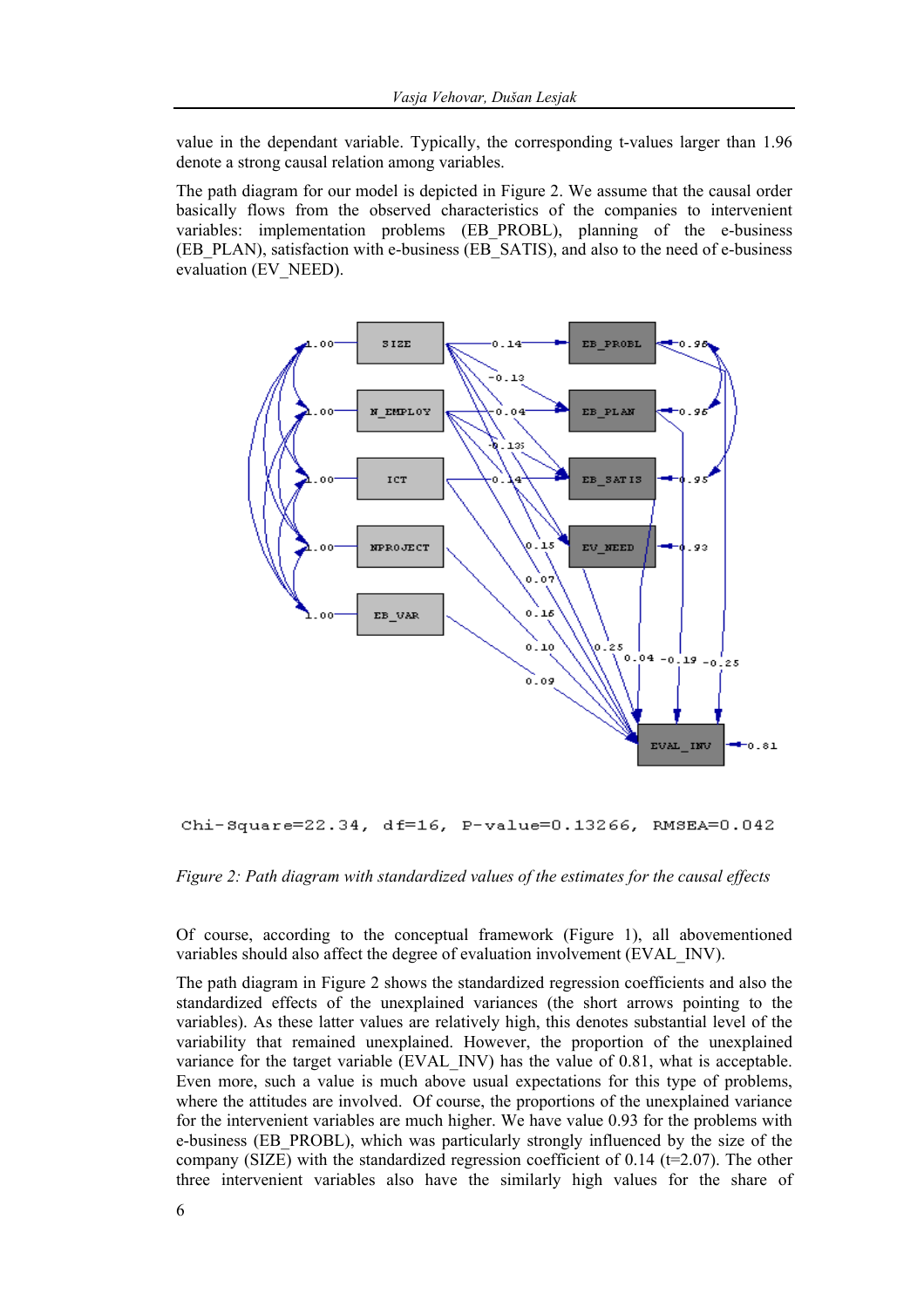unexplained variance (0.95). These high proportions of the unexplained variances for the intervenient variables somehow confirm observation from previous section: the attitudes show relatively little variation across the control variables.

The model has good explanation power according to the standard diagnostics. The RMSEA of the model is 0.042, which indicates acceptable fit of the model. The *p*-value (0.13) is also considerably high and suggests that the model cannot be rejected.

The model also reports on the strength of relation among observed variables themselves and also among the intervenient ones. The corresponding arrow links can be found in the Figure 2, however, the related correlation coefficients are omitted from the diagram for the sake of simplicity and predominantly also because values were not so high. The only exception is the high negative value of the correlation  $(-0.70)$ , between the two factors (EB\_PROBL and EB\_PLAN) of "problems with implementation of e-business" (Table 11). We should add that this was also an observation at the end of previous section, where we mentioned the specific pattern of the scatter-plot, when drawing the companies into the space of these two factors.

With respect to the impact of the observed and intervenient variables on the key target dependant variable (EVAL\_INV) we can summarize the following:

- As expected, a strongly articulated need for the evaluation (EV\_NEED) also increases the actual evaluation of e-business project; we can observe here the strongest causal link in the whole model, with the value  $0.25$  (t=3.96).
- Problems with the implementation of e-business (EB\_PROBL) and with the corresponding planning (EB\_PLAN) reduce the e-business evaluation involvement, as their standardized coefficients take high negative values,  $-0.25$  (t=-2.71) and  $-0.19$  (t=-2.13) respectively. Here we should add that the high perception of the problems related to the e-business implementation (EB\_PROBL) also moderately decreases the satisfaction with e-business (EB\_SATIS). The corresponding arrow link can be found in the Figure 2, while the correlation value  $(-0.12)$  is not explicitly labeled in the Figure 2.
- Higher satisfaction (EB\_SATIS) with e-business shows only a slight tendency to stimulate the evaluation involvement (EVAL\_INV). The corresponding value 0.04 of the standardized regression coefficient is positive, although it is not statistically significant  $(t=0.61)$ .
- The impact of the basic observed variables on the dependant variable is generally not significant. Nevertheless, the signs and the direction of the causal links are logical and expected. The role of IT infrastructure seems to be far the strongest among them, with the standardized value of 0.16, which is also very close to the usual significance level  $(t=1.88)$ . The number of employees (N\_EMPLOY) has the lowest effect with 0.07 (t=0.47), while the number (NPROJECT) and the variety (EB\_VAR) of the projects have moderate values around  $0.10$  (t=1.55). Similar is true for the impact of the size of the company (SIZE), with the value 0.15 ( $t=1.23$ ). We can speculate here that with a slightly increased sample size, some of these links would also become statistically significant at standard significance level ( $t = 1.96$ ,  $p = 0.05$ ).
- Some other links where removed from the model, because the corresponding standardized coefficients were around zero and they were not statistically significant, so they do not contribute to the model.
- The size of the largest project was not included into the model due to the cumulative effects of high item nonresponse. The problems with this variable are regrettable, because indices from bivariate analysis show that it actually has a relatively effect, similar to the variable related to the size of the companies.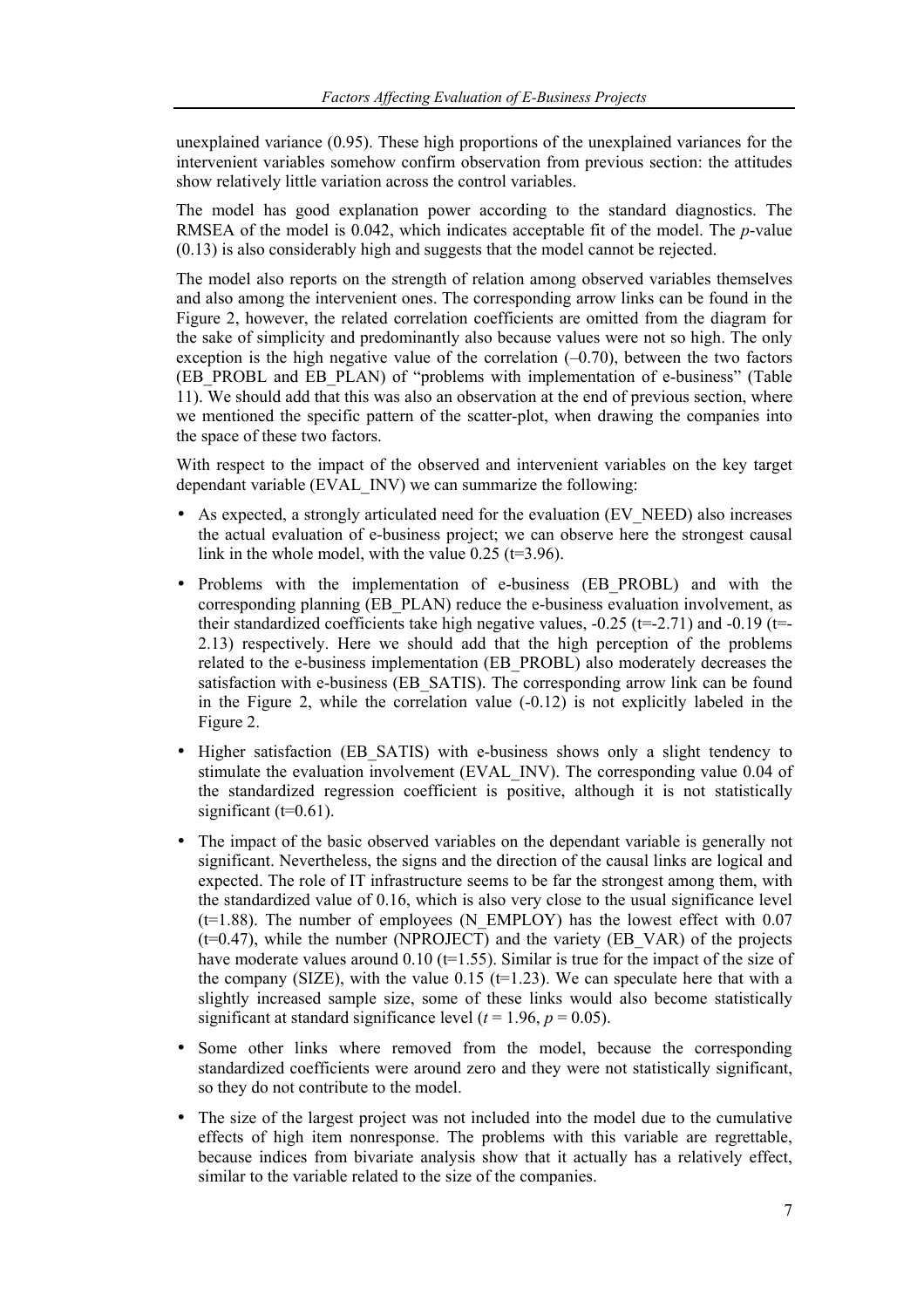#### **5. Conclusion**

We investigate in this paper how companies are coping with the evaluation of e-business projects. We developed a conceptual model for the factors affecting the use of formal evaluation methods and we verified this model on a representative survey among Slovenian companies.

It is somehow surprising that the basic characteristics of the company have a relatively limited role on the usage of evaluation for e-business projects. Still, the high IT intensity seems to have the strongest direct impact among them. The size of the company has larger indirect effects than the direct ones. As a consequence, in the multivariate settings it is less important than in the bivariate analysis.

The findings from the causal model confirmed that the degree of the evaluation involvement is explained mostly by perception of the problems related to e-business and with the attitudes towards e-business evaluation, and not so much by the characteristics of the organization and the characteristics of the e-business project.

The attitudes towards e-business implementation and evaluation thus play the key important role on the actual usage of evaluation procedures. It is important to note that experience of the problems with e-business implementation has a negative role, while the satisfaction with e-business and the recognized need for evaluation have positive impact on the practice of e-business evaluation.

The high negative role of the perceived problems with e-business implementation deserves a special interpretation. Why would the high experience of the problems lower the tendency to adopt solutions to these problems? In search for this answer we follow the indirect effect via the satisfaction, as it may indicate the proper signs of the relations. Of course, more problems with e-business decrease corresponding satisfaction, while it seems to be the high satisfaction that increases the evaluation involvement. Consequently, the problems with e-business implementation also decrease the evaluation involvement.

With that we now face another relation to explain: where is the positive relation between satisfaction of e-business and the corresponding evaluation practice coming from? This question is particularly important, because almost half of the companies agree that evaluation is redundant due to obvious success and satisfaction with e-business project. We can speculate here that there actually exist another underlying latent variable, which can be labeled as "*advanced understanding and implementation of e-business*". Companies with high level on this variable provide complete and proper treatment for their e-business projects, from planning and formalization to evaluation stage. They also provide successful and satisfactory e-business implementation. The companies, which are high on this scale, thus have both, high satisfaction with e-business and also high involvement in evaluation procedures. Unfortunately, in the design stage of the survey, these relations were not yet that clear, so the measurement instrument was not developed to further elaborate this issue.

In any case, this research demonstrated extremely important role that the attitudes and perception of e-business have on implementation of e-business evaluation procedures.

Another measurement problem in this empirical study relates to the indicators for the size of the projects, what was not measured entirely successfully. As a consequence, it could not be included into the causal model. This presents no doubt another weakness of the model. Nevertheless, due to the high correlation with the size of the companies, we can still assume that the major loss in the model did not occur.

In future, the research on factors affecting the application of e-business evaluation should: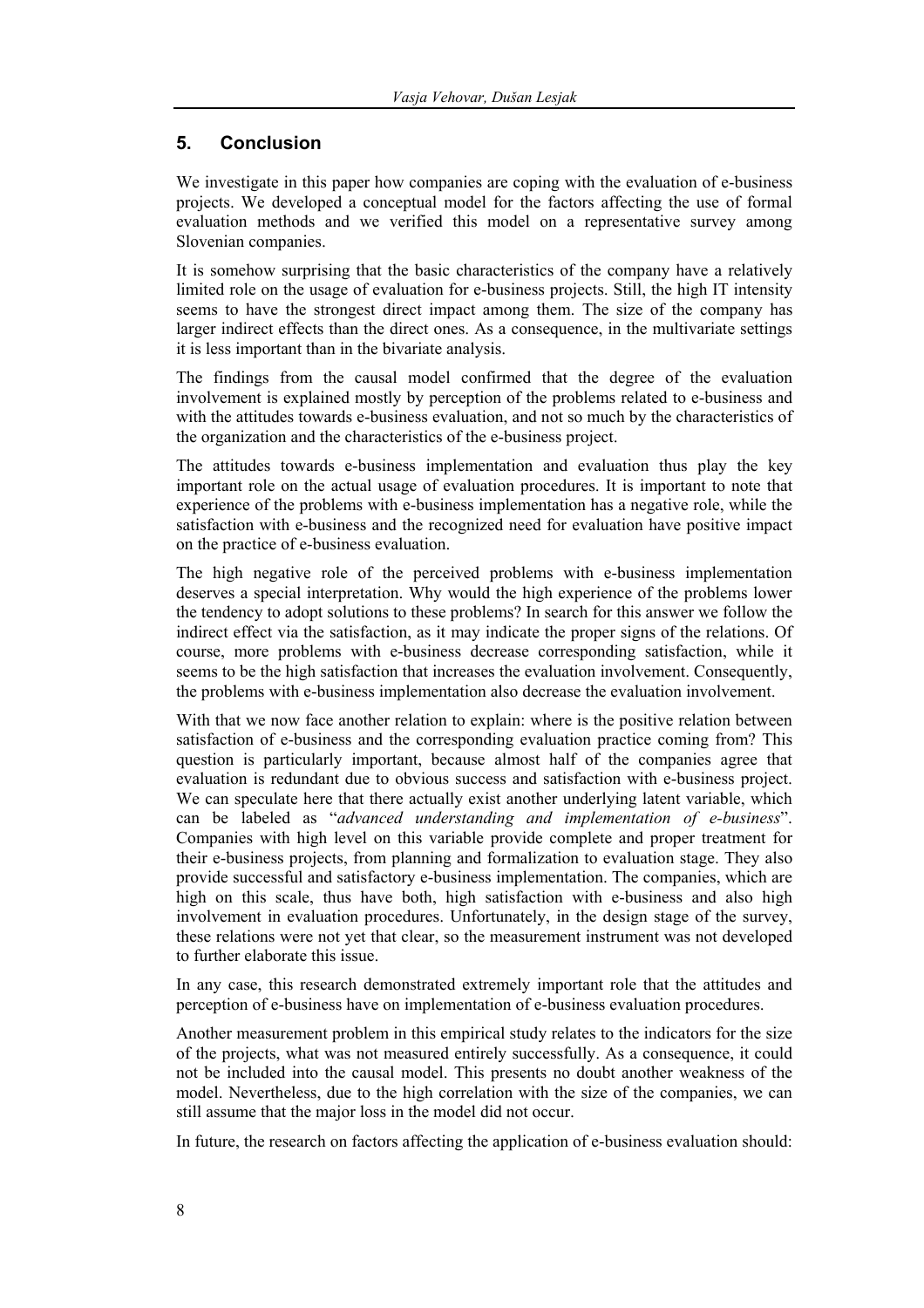- elaborate the measurement instrument to capture the IT component in much more wide and detailed aspects,
- improve the measuring of the size of the project, together with more specific location in time characteristics,
- expand the model to measure the latent variable, which would denote the general level of the understanding and elaboration of e-business project in the company.

The results also touch the general questions related to the evaluation and justification of e-business projects, particularly the discrepancy among a relatively high need for using formal evaluation methods and the limited practice of such evaluation. On one hand, when evaluating e-business projects the traditional assessments of investment cannot be used, because permanent change and a variety of qualitative and indirect benefits prevent the applications of the corresponding financial models. On the other hand, however, the actual evaluation methods may be truly inadequate and their results may actually not be worth of the efforts.

From a more substantial point of view, the research is thus needed to evaluate the effectiveness of e-business evaluation methods. How useful was the application of a certain evaluation approach? Are these approaches generally not used because they are ineffective? Or, they are useful, but they are not used, because of the ignorance of the potential users? Or, do the players in e-business implementation systematically avoid the forma evaluation?

Nevertheless, our results show that there exists a clear need for more elaborated evaluation procedures. Combined with dominant lack of their usage, we can basically point to the insufficiency of the existing methods The use of traditional methods should be thus at least combined qualitative approaches (e.g. Kleist, 2003), together with Delphi studies, SWOT analysis, etc. if not substituted with new promising methods such as Portfolio method (Chong, 2002), Loyalty Value Added methodology (Greengard, 2000; OECD, 1999), Benchmarking method (E-Commerce Benchmarks, 2001) and Balanced Scorecard (e.g. Martinsons et al., 1999; Hasan and Tibbits, 2002).

#### **References**

- Ahmad, F., Razak, A. and Bakar, A.A., (2004): "Determining Success Indicators of E-Commerce Companies Using Rough Set Approach", Journal of American Academy of Business, Vol. 5 No. 1/2, September, pp. 64 - 69.
- Boomsma, A. and Hoogland, J.J., (2001), "The Robustness of LISREL Modeling Revisited" in Cudeck, R., Du Toit, S. and Sörbom, D. (Eds.), Structural Equation Models: Present and future. A Festschrift in honor of Karl Jöreskog, Scientific Software International, Chicago, pp. 139 - 168, available at: www.ppsw.rug.nl/~boomsma/ssi.pdf (accessed 1 September 2004).
- Chong, Y.Y., (2002): Delivering on Your e-Promise: Managing e-Business Projects, available at: http://vig.pearsoned.com/store/product/1,3498,store.html, (accessed 3 April 2002).
- Cummings, J., (2001): "The e-comm ROI squeeze", Network World, 26 February.
- Green, S., (2002): Profit on the Web, Axon Computertime, Auckland, New Zealand.
- Greengard, S., (2000): Rethinking the Cost-Benefit Equation, BusinessFinanceMag, March.